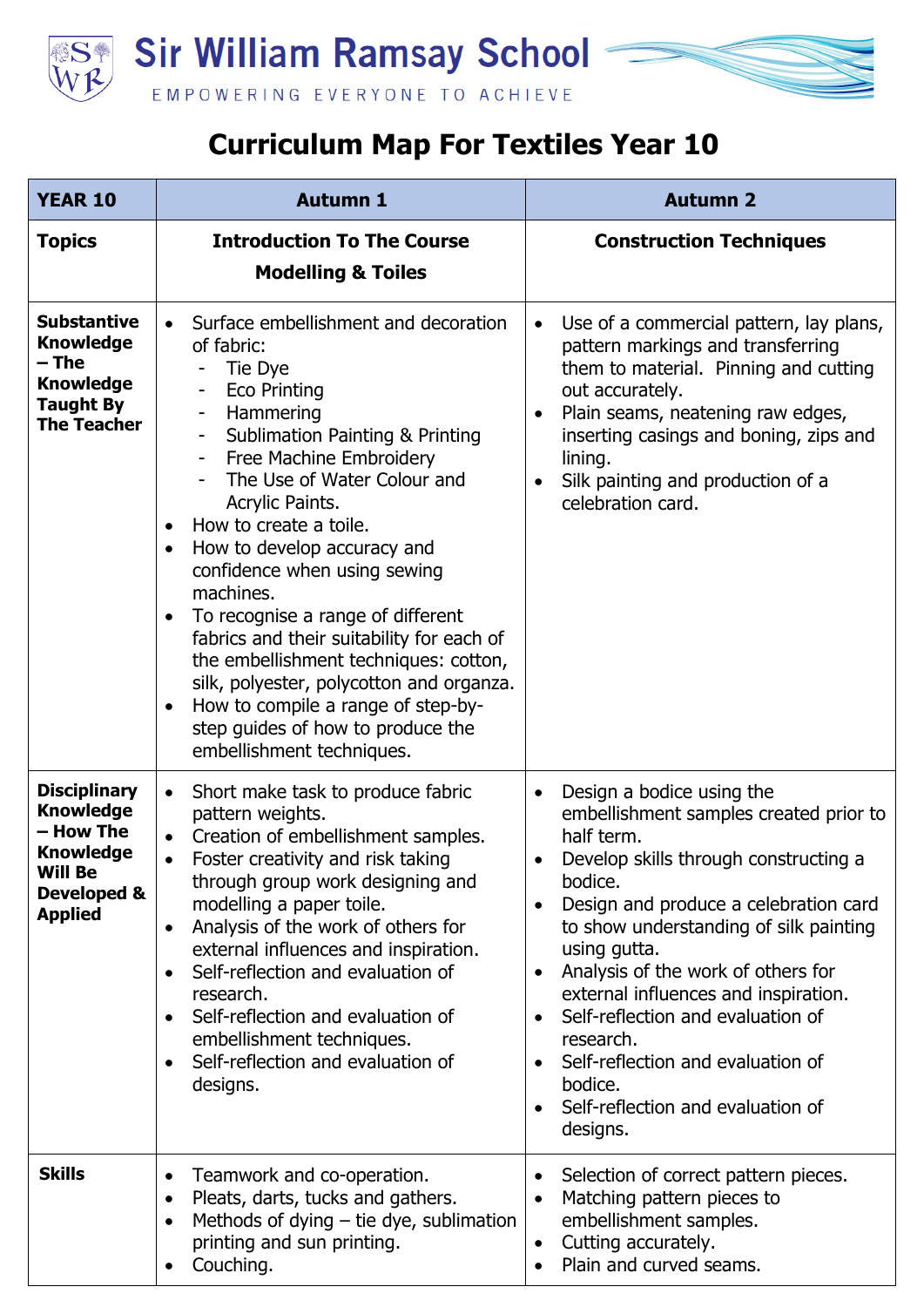|                                             | Felting - wet felting and use of the<br>embellisher.<br>Tyvek paper and manipulation.<br>$\bullet$<br>Using acrylic, water colour, Brusho and<br>$\bullet$<br>sublimation paints to add colour and<br>detail.<br>Literacy skills to explain all<br>embellishment techniques.<br>Problem solving.<br>$\bullet$<br>To develop individual drawing<br>$\bullet$<br>skills/style.<br>To create a range of interesting and<br>imaginative ideas with meaningful<br>annotation.<br>To develop mark making techniques.<br>$\bullet$ | Methods of neatening seams.<br>$\bullet$<br>Casings using bias tape.<br>$\bullet$<br>Inserting boning.<br>$\bullet$<br>Inserting a zip.<br>$\bullet$<br>Extension - preparation and insertion<br>$\bullet$<br>of a lining and bagging out. |
|---------------------------------------------|-----------------------------------------------------------------------------------------------------------------------------------------------------------------------------------------------------------------------------------------------------------------------------------------------------------------------------------------------------------------------------------------------------------------------------------------------------------------------------------------------------------------------------|--------------------------------------------------------------------------------------------------------------------------------------------------------------------------------------------------------------------------------------------|
| <b>Links To</b><br><b>Prior</b><br>Learning | They should all know how to use a<br>sewing machine and be able to sew<br>relatively accurately.<br>The Year 9 course covered some<br>embellishment techniques and<br>encouraged creativity and risk taking<br>which are both integral parts of this<br>course.                                                                                                                                                                                                                                                             | From Year 7, students will have a basic<br>knowledge of balance marks. They will<br>also have sewn a plain seam.<br>Year 8 course introduced them to<br>paper patterns and the importance of<br>accurate cutting.                          |
| Literacy/<br><b>Numeracy</b>                | Literacy: research skills, use of key<br>$\bullet$<br>terminology and writing detailed notes<br>on how to complete embellishment<br>techniques to be referred to<br>throughout coursework.<br>Numeracy: accuracy of measuring.                                                                                                                                                                                                                                                                                              | Literacy: research skills, use of key<br>$\bullet$<br>terminology and writing detailed notes<br>on how to complete embellishment<br>techniques to be referred to<br>throughout coursework.<br>Numeracy: accuracy of measuring.             |
| <b>Cross</b><br><b>Curricular</b>           | The importance of sustainability and<br>the environment in relation to fibres<br>and fabrics.<br>Appreciating and taking influence from<br>the work of others.<br>Understanding the significance of<br>people, culture, and society upon<br>design.                                                                                                                                                                                                                                                                         | Appreciating and taking influence from<br>$\bullet$<br>the work of others.<br>Understanding the significance of<br>$\bullet$<br>people, culture, and society upon<br>design.                                                               |
| <b>Assessment</b>                           | Continual teacher feedback of practical<br>$\bullet$<br>work and homework.                                                                                                                                                                                                                                                                                                                                                                                                                                                  | Continual teacher feedback of practical<br>$\bullet$<br>work and homework.                                                                                                                                                                 |

| <b>YEAR 10</b>                                    | <b>Spring 1</b>                                                                                                                                  | <b>Spring 2</b>                                                                                                                           |
|---------------------------------------------------|--------------------------------------------------------------------------------------------------------------------------------------------------|-------------------------------------------------------------------------------------------------------------------------------------------|
| <b>Topics</b>                                     | <b>Practice Component 1 - Theme of</b><br><b>Nature</b><br><b>Research, Design, Sample &amp; Its</b><br><b>Evaluation, Final Production Plan</b> | <b>Practice Component 1 - Theme of</b><br><b>Nature</b><br><b>Realisation Of The Design, Self -</b><br><b>Reflection &amp; Evaluation</b> |
| <b>Substantive</b><br><b>Knowledge</b><br>$-$ The | Analyse a given context effectively.<br>Broaden knowledge of key designers.<br>$\bullet$<br>To analyse the work of others.                       | Recap of construction techniques from<br>Term 1.                                                                                          |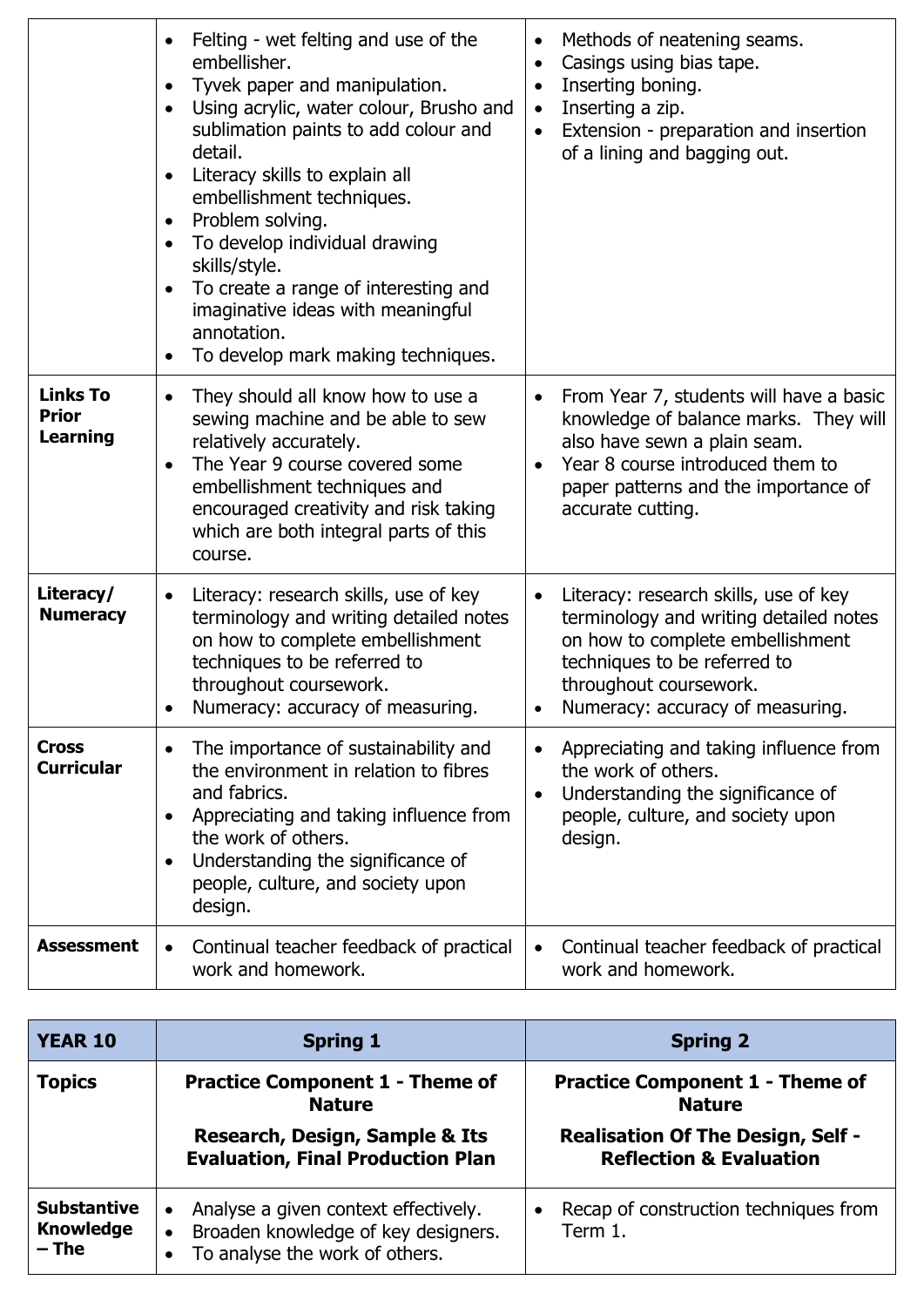| <b>Knowledge</b><br><b>Taught By</b><br><b>The Teacher</b>                                                                             | Developing personal drawing skills.                                                                                                                                                                                                                                                                                                                                                                                                                                                                                                                                       |                                                                                                                                                                                                                                                                                                                                                                                                                                                                                                                                                                                                                                                    |
|----------------------------------------------------------------------------------------------------------------------------------------|---------------------------------------------------------------------------------------------------------------------------------------------------------------------------------------------------------------------------------------------------------------------------------------------------------------------------------------------------------------------------------------------------------------------------------------------------------------------------------------------------------------------------------------------------------------------------|----------------------------------------------------------------------------------------------------------------------------------------------------------------------------------------------------------------------------------------------------------------------------------------------------------------------------------------------------------------------------------------------------------------------------------------------------------------------------------------------------------------------------------------------------------------------------------------------------------------------------------------------------|
| <b>Disciplinary</b><br><b>Knowledge</b><br>- How The<br><b>Knowledge</b><br><b>Will Be</b><br><b>Developed &amp;</b><br><b>Applied</b> | Broaden knowledge of materials and<br>$\bullet$<br>processes.<br>Create a range of interesting and<br>$\bullet$<br>imaginative ideas with meaningful<br>annotation which reflect the theme of<br>Nature.<br>Develop ideas through experimentation<br>with a range of techniques.<br>Analysis of the work of others for<br>$\bullet$<br>external influences and inspiration.<br>Self-reflection and evaluation of<br>research.<br>Self-reflection and evaluation of<br>designs.<br>Understand how the work of key<br>$\bullet$<br>designers influences our world today.    | Develop skills through constructing a<br>$\bullet$<br>unique product - this could be a piece<br>of soft furnishing, a garment, 3D<br>sculptures or wall art.<br>Skills will differ depending on students'<br>$\bullet$<br>designs and it is important that<br>students are able to share their ideas,<br>techniques and experiences with each<br>other.<br>Choosing appropriate techniques to<br>$\bullet$<br>showcase skills and creativity to<br>complete product.<br>Self-reflection and evaluation of<br>$\bullet$<br>completed product.<br>Apply knowledge to practical work in<br>$\bullet$<br>preparation for Component 1 (course<br>work). |
| <b>Skills</b>                                                                                                                          | Developing primary and secondary<br>$\bullet$<br>research skills.<br>Encourage students to be experimental<br>$\bullet$<br>when taking nature-based photos.<br>Being selective when researching<br>$\bullet$<br>existing designer's work making clear<br>links with their work and the theme of<br>nature.<br>Ensuring that all research is written in<br>their own words and is clearly<br>analysed.<br>Designing to reflect research.<br>$\bullet$<br>Application of knowledge regarding<br>$\bullet$<br>embellishment and construction to plan<br>how to make product. | Wise use of time to prepare and<br>$\bullet$<br>complete a product which reflects the<br>theme of nature.<br>Independence and problem solving.<br>$\bullet$<br>Ability to take risks and reflect on<br>$\bullet$<br>outcomes.<br>Embellishment skills.<br>$\bullet$<br>Construction skills.<br>$\bullet$<br>Evaluative skills.<br>$\bullet$                                                                                                                                                                                                                                                                                                        |
| <b>Links To</b><br><b>Prior</b><br><b>Learning</b>                                                                                     | In Year 9, students used secondary<br>$\bullet$<br>research to help inform their designing<br>linked to a theme.<br>In Years 8 and 9, students planned<br>$\bullet$<br>their work to help develop<br>independence.<br>All students have completed a range of<br>$\bullet$<br>embellishment techniques and can use<br>any of these in their designs.                                                                                                                                                                                                                       | Students have completed a range of<br>embellishment techniques in both Year<br>9 and first term of Year 10.<br>Students designed their own product in<br>$\bullet$<br>Year 9 and their bodices in first term.                                                                                                                                                                                                                                                                                                                                                                                                                                      |
| Literacy/<br><b>Numeracy</b>                                                                                                           | Literacy: research skills, analysing the<br>$\bullet$<br>work of others, being able to develop<br>detailed design annotation and plan.<br>Numeracy: accuracy of measuring and<br>$\bullet$<br>marking and use of scale.                                                                                                                                                                                                                                                                                                                                                   | Literacy: self-reflection and evaluation<br>of the product.<br>Numeracy: accuracy of measuring and<br>$\bullet$<br>marking and use of scale.                                                                                                                                                                                                                                                                                                                                                                                                                                                                                                       |
| <b>Cross</b><br><b>Curricular</b>                                                                                                      | The importance of sustainability and<br>the environment in relation to fibres                                                                                                                                                                                                                                                                                                                                                                                                                                                                                             | Appreciating and taking influence from<br>the work of others.                                                                                                                                                                                                                                                                                                                                                                                                                                                                                                                                                                                      |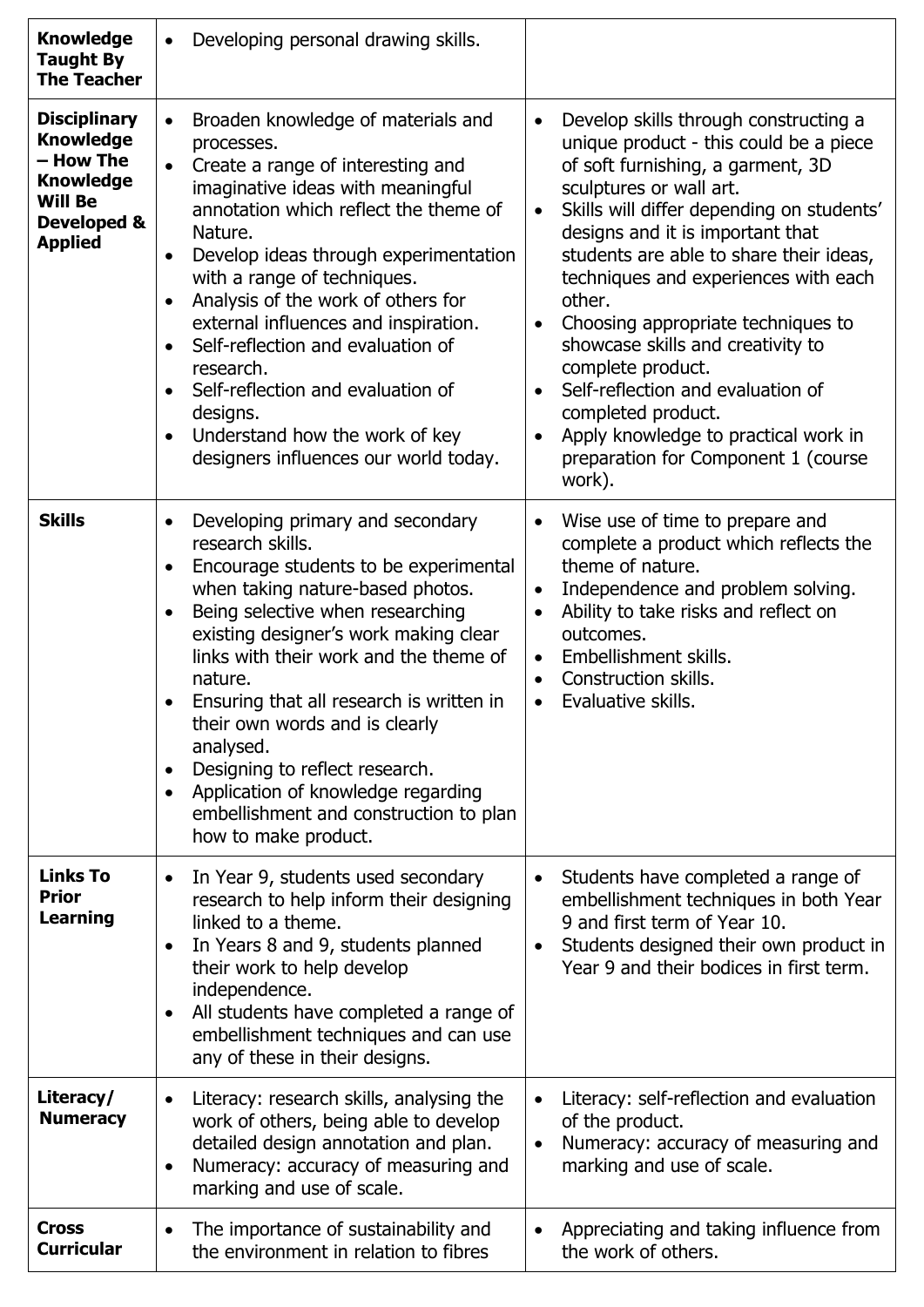|                   | and fabrics.<br>Appreciating and taking influence from<br>the work of others.<br>Understanding the significance of<br>$\bullet$<br>people, culture, and society upon<br>design. | Understanding the significance of<br>people, culture, and society upon<br>design.                                                 |
|-------------------|---------------------------------------------------------------------------------------------------------------------------------------------------------------------------------|-----------------------------------------------------------------------------------------------------------------------------------|
| <b>Assessment</b> | Assessment of Practice Component 1<br>$\bullet$<br>against exam board mark scheme.<br>Continual teacher feedback of Practice<br>Component 1.                                    | • Assessment of Practice Component 1<br>against exam board mark scheme.<br>Continual teacher feedback of Practice<br>Component 1. |

| <b>YEAR 10</b>                                                                                                | Summer 1 & 2                                                                                                                                                                                                                                                                                                                                                                                                                                                                                                                                                                                                                                                                                                           |
|---------------------------------------------------------------------------------------------------------------|------------------------------------------------------------------------------------------------------------------------------------------------------------------------------------------------------------------------------------------------------------------------------------------------------------------------------------------------------------------------------------------------------------------------------------------------------------------------------------------------------------------------------------------------------------------------------------------------------------------------------------------------------------------------------------------------------------------------|
|                                                                                                               | <b>Component 1 Assessment Objectives 1 &amp; 2</b><br><b>Students Choose Their Theme, Conduct a Thorough Analysis Before</b>                                                                                                                                                                                                                                                                                                                                                                                                                                                                                                                                                                                           |
|                                                                                                               | <b>Embarking on Both Primary &amp; Secondary Research</b>                                                                                                                                                                                                                                                                                                                                                                                                                                                                                                                                                                                                                                                              |
|                                                                                                               | Alongside Research Students Will Develop Samples Linked To Their<br><b>Designers and Theme</b>                                                                                                                                                                                                                                                                                                                                                                                                                                                                                                                                                                                                                         |
|                                                                                                               | All Research & Practical Samples Will Be Analysed                                                                                                                                                                                                                                                                                                                                                                                                                                                                                                                                                                                                                                                                      |
| <b>Substantive</b><br><b>Knowledge</b><br>– The<br><b>Knowledge</b><br><b>Taught By</b><br><b>The Teacher</b> | How to select an appropriate theme which will hold interest throughout Component<br>$\bullet$<br>1.<br>How to analyse the context/theme effectively.<br>$\bullet$<br>Students will research at least 3 existing designers whose work reflects their theme.<br>$\bullet$<br>How to develop personal drawing skills through observational drawings.<br>$\bullet$<br>Wider knowledge of the materials and processes covered in Terms 1 and 2.<br>$\bullet$                                                                                                                                                                                                                                                                |
| <b>Disciplinary</b><br><b>Knowledge</b><br>- How The<br><b>Knowledge</b><br><b>Will Be</b><br><b>Applied</b>  | Analysis of the work of others for external influences and inspiration.<br>$\bullet$<br>Conduct further experiments combining techniques to develop creativity.<br>$\bullet$<br>To complete extensive primary research through themed photos.<br>$\bullet$<br>To develop ideas through experimentation with a range of techniques.<br>$\bullet$<br>Self-reflection and evaluation of research.<br>$\bullet$<br>Self-reflection and evaluation of designs.<br>$\bullet$<br>Responding to client feedback to meet their needs.<br>$\bullet$<br>To understand how the work of key designers still influences our world today.<br>$\bullet$                                                                                |
| <b>Skills</b>                                                                                                 | Developing primary and secondary research skills.<br>$\bullet$<br>Encourage students to be experimental when taking photos linked to their theme.<br>$\bullet$<br>Being selective when researching existing designer's work making clear links with<br>$\bullet$<br>their work and chosen theme.<br>Ensuring that all research is written in their own words and is clearly analysed.<br>Designing to reflect research.<br>$\bullet$<br>Application of knowledge regarding embellishment to produce a wide range of<br>$\bullet$<br>samples to explore possible outcomes.<br>Observational drawing.<br>$\bullet$<br>Risk-taking when developing samples to combine techniques to produce unique<br>$\bullet$<br>ideas. |
| <b>Links To</b><br><b>Prior</b><br><b>Learning</b>                                                            | Practice Component 1 will have provided students with an understanding of how to<br>research and analyse the work of existing designers, production of samples and<br>observational drawing. Students will build on these skills                                                                                                                                                                                                                                                                                                                                                                                                                                                                                       |